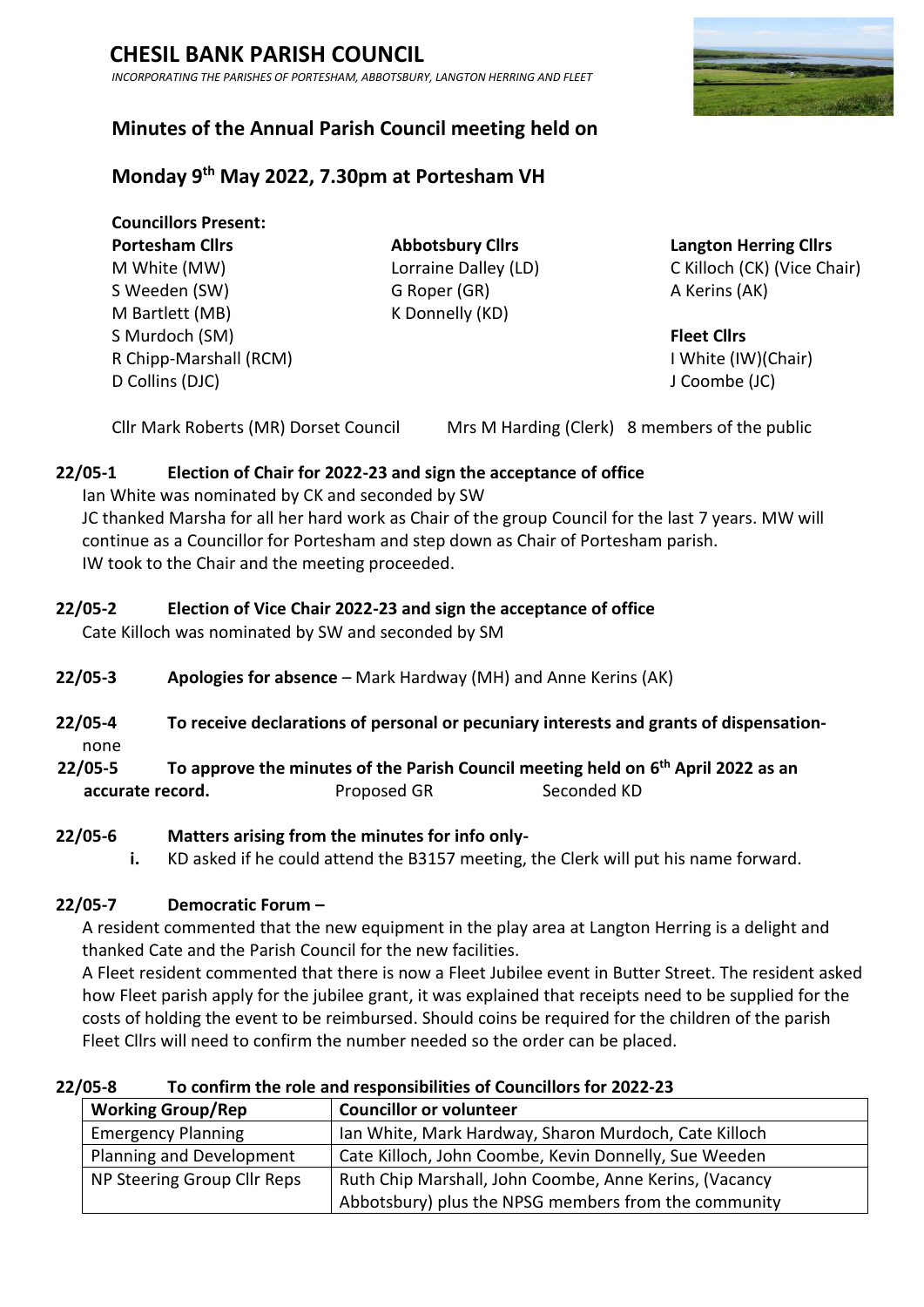*INCORPORATING THE PARISHES OF PORTESHAM, ABBOTSBURY, LANGTON HERRING AND FLEET*

| Communications (Broadband/          | Ian White, Marsha White, Kevin Donnelly, Cate Killoch          |
|-------------------------------------|----------------------------------------------------------------|
| Tel)                                |                                                                |
| Recreation/Allotment                | Marsha White, Ian White, Mark Hardway, Ruth Chip-Marshall, Sue |
| management and Chesil Fayre         | Weeden, Sharon Murdoch, Cate Killoch and Martin Bartlett       |
| including the Pavilion Project      |                                                                |
| <b>Finance and General Purposes</b> | The 4 chairs of each parish                                    |
| Portesham                           | Marsha White                                                   |
| Cemetery/Churchyard                 |                                                                |
| DAPTC area reps                     | Cate Killich and Marsha White                                  |
| Internet Cafe                       | Marsha White                                                   |
| Portesham VH rep                    | Marsha White                                                   |
| Tree Officer                        | Kevin Donnelly                                                 |
| Specifications officer              | David Collins                                                  |
| Rights of Way liaison officers      | Abbotsbury- Kevin Donnelly                                     |
|                                     | Fleet- Mrs R Dibben                                            |
|                                     | Langton Herring- Mr M Fielding                                 |
|                                     | Portesham- Marsha White                                        |

### **22/05-9 To confirm the meeting dates and venues for the coming year**

The Clerk had drafted the dates, the venues to be confirmed to be able to hold a summer meeting in Fleet and make use of the warmer village halls in the winter months. As the PVH gets booked and there is issue with sound in the main hall the Portesham Cllrs will look to use the Methodist Hall as a trial.

 th June 2022 th July 2022 th September 2022 rd October 2022 th November 2022

5<sup>th</sup> December 2022 9<sup>th</sup> January 2023 (if a meeting is required) 6 th February 2023 6 th March 2023 3 rd April 2023

## **22/05-10 To reaffirm the Council is eligible to use the General Power of Competence**

The Council is eligible having a qualified Clerk and two thirds of Cllrs stood for election and proposed to reaffirm the power. This enables to Council to carry out functions where there is no other power to do so assuming all other statutory regulations are met, and it is within the law. Proposed IW Seconded RCM

## **22/05-11 To reaffirm the Standing Orders and Financial regulations**

The policies were reaffirmed, no updates have been received from NALC at this time. Proposed DJC Seconded KD

## **22/05-12 To reaffirm the GDPR policies and procedures and all Policies of the Council**

The GDPR documents had been previously sent o Cllrs having been last updated in 2018. Councillors were reminded to complete the GDPR audit within their roles as Cllrs. The list of policies in place also circulated and all can be found on the PC website. Proposed IW Seconded SM

### **22/05-13 Planning consultations**

# **i. To receive any planning consultations-**

a. P/FUL/2022/02334 Proposal: Retain track way for agricultural access Location: Friar Waddon House Friar Waddon Lane. Councillors Objected to this application on the basis that the National Grid project was agreed to enhance the visual impact of this area with the understanding that the land would be returned back to its natural state. MR our ward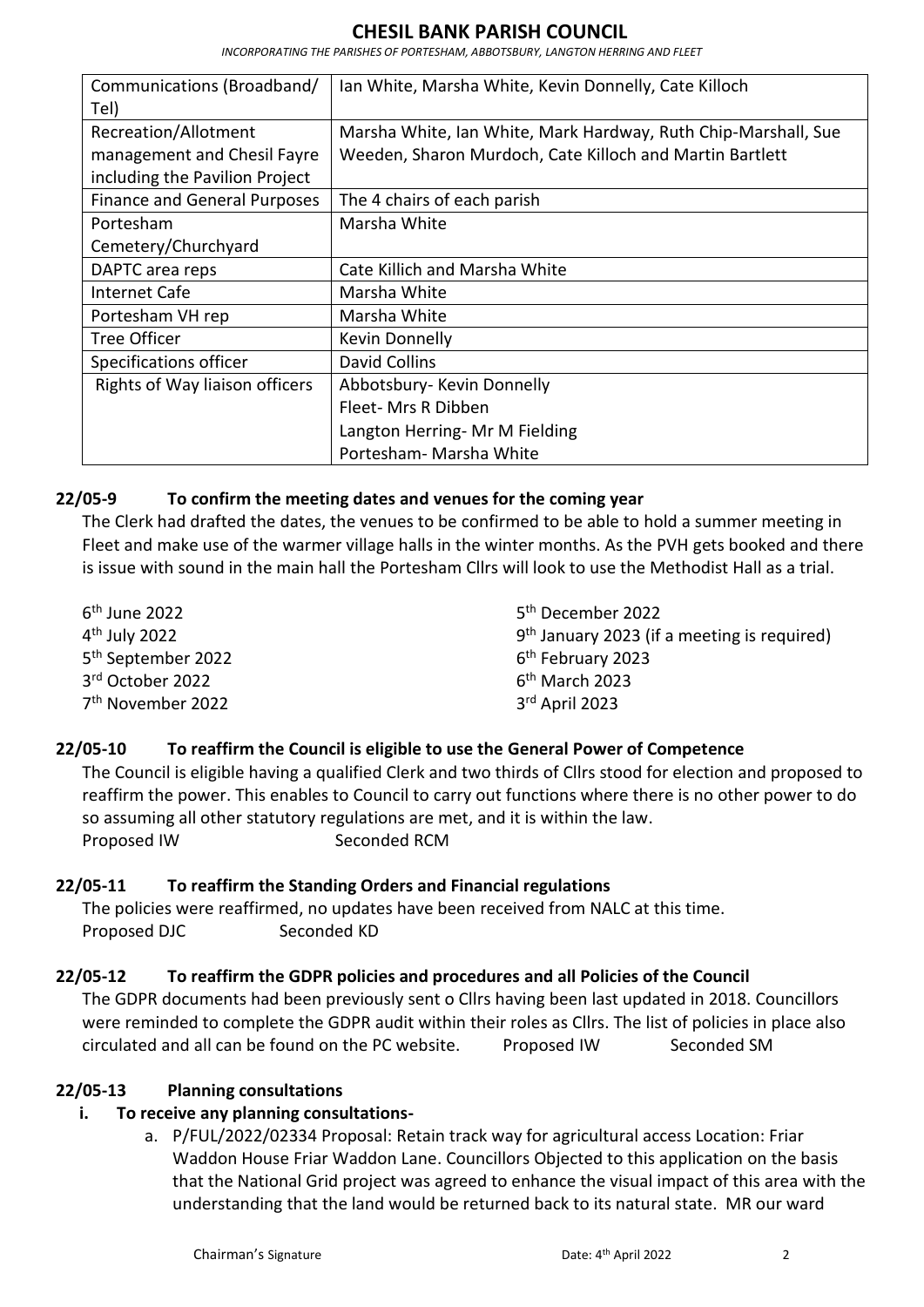*INCORPORATING THE PARISHES OF PORTESHAM, ABBOTSBURY, LANGTON HERRING AND FLEET*

Councilors was asked to support this objection should the application be dealt with by committee and not delegated powers.

- *b.* WD/D/19/003099/ WD/ENF/19/00282-The unauthorized sitting and occupation of a twin unit mobile home- *The mobile home at Rodden is now awaiting a further application, the PC will respond when this is validated.*
- *c.* P/HOU/2022/01623 Proposal: Erect rear single storey and part first floor extension. Location:1 Butter Street- *Fleet Cllrs will be consulting residents and comments submitted by the closing date.*
- *d.* P/HOU/2022/02852 and LBC 02853 Proposal: Retention of re-built chimney stacks on east and west gables to existing dimensions Location: Higher Farm Cottage- *No Objections*
- *e.* P/FUL/2022/01589 Proposal: Change of use of land from a site for the stationing of touring caravans and tents to the use of land for the stationing of glamping pod caravans for holiday use between 16th March and 15th January Location: East Fleet Farm- *Fleet Cllrs will be consulting residents to comment by the closing date, the Clerk was asked to inform Chickerell TC as they are an adjacent parish.*

## **ii. To receive an update on planning /enforcement or ongoing issues-**none

## **iii. To receive the Neighbourhood Plan report from the Chair of the NPSG**

Derek Troughton Chair of the NPSG gave a report on the Neighbourhood plan progress so far and reminded Cllrs and those at the meeting that the NP drop-in sessions for the Pre consultation draft are commencing on the 14th May and will continue for 2 weeks around the parishes. The statutory consultation started on 20<sup>th</sup> April and will complete on the 20<sup>th</sup> June. The full report is available on the PC website and the vision4chesil website.

CK commented on the booklet sent to all households being well written and very succinct.

### **22/05-14 To consider all correspondence received for decision, consultation, and information**

Following the agreement to purchase the horse safety signs, highways did not approve of them being located on highways poles or land, only on private land. Cllrs agreed that there were enough locations to place the signs and to go ahead and order them.

Cllrs were invited to attend the Dorset Council planning update on  $27<sup>th</sup>$  May in Dorchester – IW and KD will attend the event.

The gate code has now been supplied for our contractor to carry out the grass contract and any repairs at the Portesham Play area.

Ecology Report for the pavilion project- RCM commented on the additional report and costs needed to put in an application for outlying planning permission for the replacement pavilion.

DJC commented that before any planning application is submitted the access to the walking access to the sites need to be agreed.

MW explained that the architect supporting the project had suggested that the ecology reports were necessary prior to the application being submitted. RCM suggested getting another quote for a survey. It was agreed that RCM would speak to the architect for more information, the Clerk will gather advice from Dorset Council planning on what is required and ask Abbas Ecology to send the reports already carried out and hold off any further works until the PC have gathered more information.

Councillors were reminded to make comments on the Community Governance review, the link to the survey will be re sent.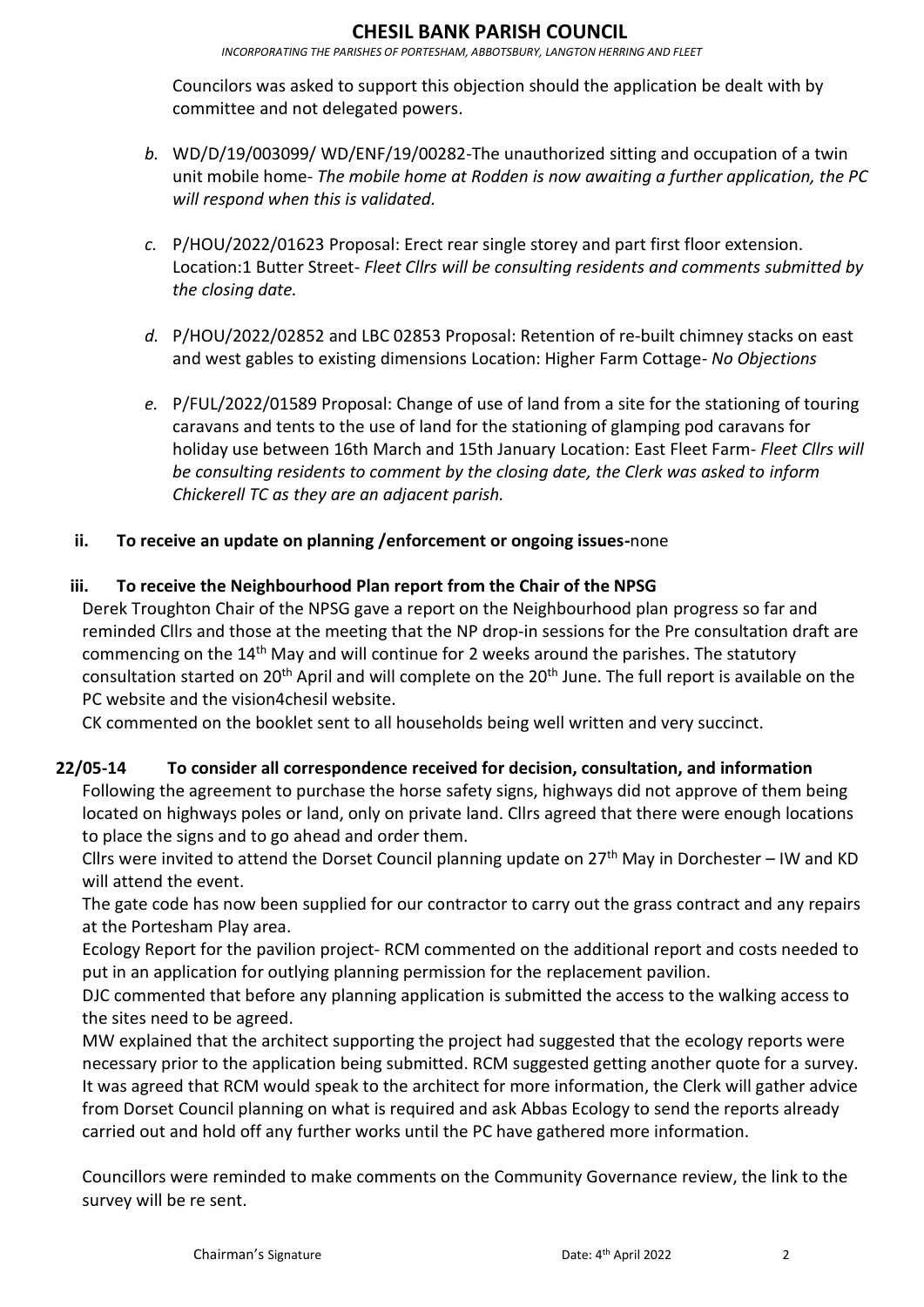*INCORPORATING THE PARISHES OF PORTESHAM, ABBOTSBURY, LANGTON HERRING AND FLEET*

#### **22/05-15 Finance**

**i. To approve the finance report of payments and receipts**

All payments due were authorised to be paid in line with the necessary internal controls and contracts. The report of payments, receipts and the bank reconciliation were circulated prior to the meeting and placed on the website. Bank balances to the end of April 2022 £ 82,264.37 Proposed GR Seconded SW

- **ii. To receive the internal audit report 2021-22.** The report was received and agreed. Proposed IW Seconded CK
- **iii. To approve the Annual Governance Statement 2021-22** Proposed GR Seconded CK
- **iv. To approve the Statement of Accounts 2021-22** Proposed KD Seconded SW
- **v. To approve the Annual Insurance 2022-23 currently in an LTA until 2023** Proposed SW Seconded KD

#### **vi. To approve the Jubilee Grants.**

The PC has purchased commemorative coins as requested by 3 of the Parishes and this cost is taken from each of the parish allowances.

Abbotsbury had submitted 2 grant applications for banners and for events in the village this money will be paid direct now that receipts have been received. Proposed SM Seconded KD

**22/05-16 Council Property- To confirm the inspection dates of all property for report at the June meeting 2022-** Councillors were asked to inspect all the property, assets in the parishes and report back at the June meeting, a plan of the assets will be supplied for the benefit of new Cllrs.

### **22/05-17 Highways- reports**

MW reported that three are various 30mph hour signs warn or faded in the village. It was also noted that new signage has now been placed in Chickerell following the reduction in speed into the town.

### **22/05-18 Countryside & Rights of Way reports**

DJC reported a complaint from a resident at the state of the footpath at the top of Rocky Lane, can it be made safe to pass, Cllrs were encouraged to report issues online.

#### **22/05-19 Parish Reports**

### **i. Abbotsbury**

KD reported that it is hoped to place a bench on the village green in memory of Henry Ford and rename the village green in his honour, we are still waiting on a meeting with the Estate to confirm this.

#### **ii. Fleet**

JC commented on the event on  $14<sup>th</sup>$  and  $15<sup>th</sup>$  May where many walkers will be using the coastal paths, concerns had been raised at the lack of comfort facilities being supplied along the route. The Clerk will email the company to ask where the stops will be.

The Jubilee celebrations are to be held on 2<sup>nd</sup> June in Fleet on Butter Street. IW reported that Openreach had met with IW and JC as landowners in Fleet to consider the proposal to lay Fibre to the premises underground across their land. This is good news for Fleet but yet to be finalized.

IW also reported on the Speed surveys, it was a very useful exercise especially the speeds that vehicles are traveling on the bend.